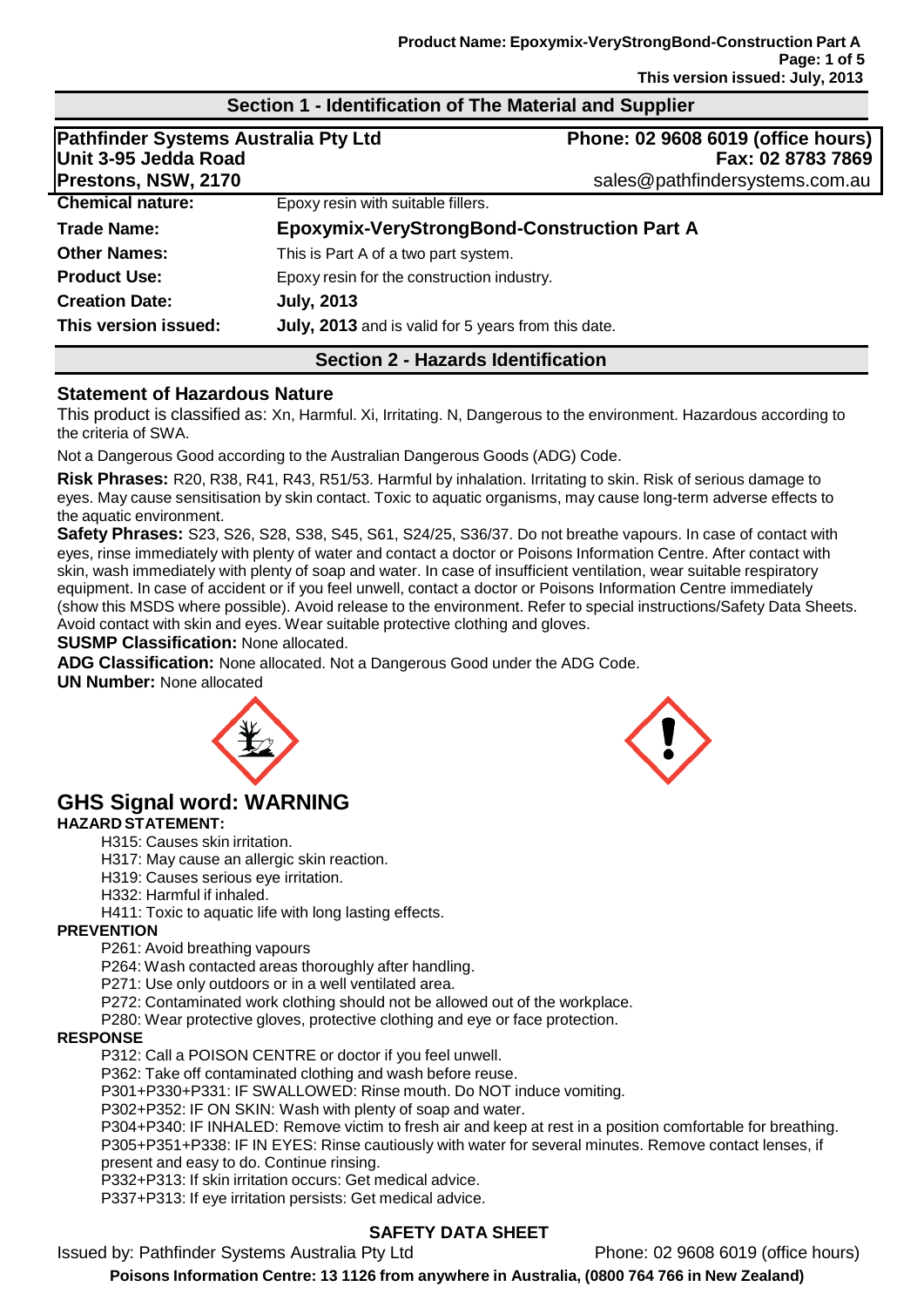P391: Collect spillage.

P370+P378: In case of fire, use carbon dioxide, dry chemical, foam, water fog.

#### **STORAGE**

P402+P404: Store in a dry place. Store in a closed container.

P403+P235: Store in a well-ventilated place. Keep cool.

#### **DISPOSAL**

P501: Dispose of contents and containers to landfill.

#### **Emergency Overview**

#### **Physical Description & Colour**: White paste.

#### **Odour:** Characteristic odour.

**Major Health Hazards:** may cause serious damage to eyes, harmful if inhaled, skin irritant, possible skin sensitiser.

#### **Potential Health Effects**

#### **Persons sensitised to Bisphenol-A-(epichlorohydrin) should avoid contact with this product.**

#### **Inhalation:**

**Short Term Exposure:** Available data shows that this product is harmful, but symptoms are not available. In addition product may be mildly irritating, although unlikely to cause anything more than mild transient discomfort. **Long Term Exposure:** No data for health effects associated with long term inhalation.

## **Skin Contact:**

**Short Term Exposure:** Classified as a potential sensitiser by skin contact. Exposure to a skin sensitiser, once sensitisation has occurred, may manifest itself as skin rash or inflammation, and in some individuals this reaction can be severe. In addition product is a skin irritant. Symptoms may include itchiness and reddening of contacted skin. Other symptoms may also become evident, but all should disappear once exposure has ceased.

**Long Term Exposure:** No data for health effects associated with long term skin exposure.

## **Eye Contact:**

**Short Term Exposure:** This product is a severe eye irritant. Symptoms may include stinging and reddening of eyes and watering which may become copious. Other symptoms such as swelling of eyelids and blurred vision may also become evident. If exposure is brief, symptoms should disappear once exposure has ceased. However, lengthy exposure or delayed treatment is likely to cause permanent damage.

**Long Term Exposure:** No data for health effects associated with long term eye exposure.

#### **Ingestion:**

**Short Term Exposure:** Significant oral exposure is considered to be unlikely. However, this product is an oral irritant. Symptoms may include burning sensation and reddening of skin in mouth and throat. Other symptoms may also become evident, but all should disappear once exposure has ceased.

**Long Term Exposure:** No data for health effects associated with long term ingestion.

#### **Carcinogen Status:**

**SWA:** No significant ingredient is classified as carcinogenic by SWA.

**NTP:** No significant ingredient is classified as carcinogenic by NTP.

**IARC:** No significant ingredient is classified as carcinogenic by IARC.

| <b>Section 3 - Composition/Information on Ingredients</b> |                   |        |                                                    |         |  |
|-----------------------------------------------------------|-------------------|--------|----------------------------------------------------|---------|--|
| Ingredients                                               | <b>CAS No</b>     | Conc.% | TWA (mg/m <sup>3</sup> ) STEL (mg/m <sup>3</sup> ) |         |  |
| Portland cement                                           | 65997-15-1        | 10-30  | 10                                                 | not set |  |
| Bisphenol-A-(epichlorohydrin)                             | 25068-38-6        | max 70 | not set                                            | not set |  |
| Amorphous fumed silica                                    | 112945-52-5 max 5 |        | not set                                            | not set |  |

This is a commercial product whose exact ratio of components may vary slightly. Minor quantities of other non hazardous ingredients are also possible.

The SWA TWA exposure value is the average airborne concentration of a particular substance when calculated over a normal 8 hour working day for a 5 day working week. The STEL (Short Term Exposure Limit) is an exposure value that may be equalled (but should not be exceeded) for no longer than 15 minutes and should not be repeated more than 4 times per day. There should be at least 60 minutes between successive exposures at the STEL. The term "peak "is used when the TWA limit, because of the rapid action of the substance, should never be exceeded, even briefly.

## **SAFETY DATA SHEET**

Issued by: Pathfinder Systems Australia Pty Ltd Phone: 02 9608 6019 (office hours) **Poisons Information Centre: 13 1126 from anywhere in Australia, (0800 764 766 in New Zealand)**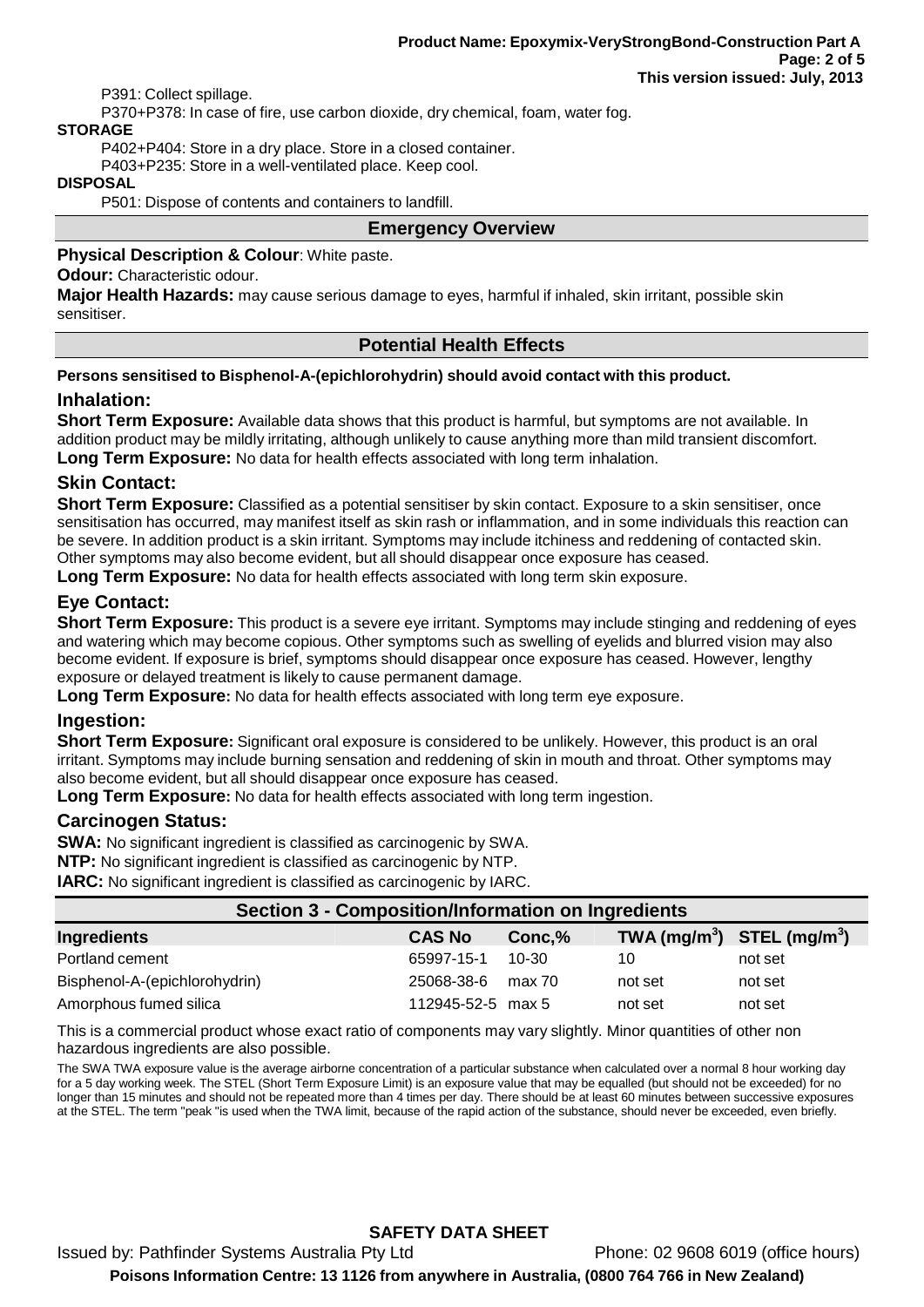## **Section 4 - First Aid Measures**

## **General Information:**

You should call The Poisons Information Centre if you feel that you may have been poisoned, burned or irritated by this product. The number is 13 1126 from anywhere in Australia (0800 764 766 in New Zealand) and is available at all times. Have this SDS with you when you call.

**Inhalation:** If symptoms of poisoning become evident, contact a Poisons Information Centre, or call a doctor at once. Remove source of contamination or move victim to fresh air. If breathing is difficult, oxygen may be beneficial if administered by trained personnel, preferably on a doctor's advice. DO NOT allow victim to move about unnecessarily. Symptoms of pulmonary oedema can be delayed up to 48 hours after exposure.

**Skin Contact:** Quickly and gently brush away excess particles. Wash gently and thoroughly with warm water (use non-abrasive soap if necessary) for 10-20 minutes or until product is removed. Under running water, remove contaminated clothing, shoes and leather goods (e.g. watchbands and belts) and completely decontaminate them before reuse or discard. If irritation persists, repeat flushing and seek medical attention.

**Eye Contact:** Quickly and gently brush particles from eyes. Immediately flush the contaminated eye(s) with lukewarm, gently flowing water for 20 minutes or until the product is removed, while holding the eyelid(s) open. Take care not to rinse contaminated water into the unaffected eye or onto the face. Obtain medical attention immediately. Take special care if exposed person is wearing contact lenses.

**Ingestion:** If swallowed, do NOT induce vomiting. Wash mouth with water and contact a Poisons Information Centre, or call a doctor.

## **Section 5 - Fire Fighting Measures**

**Fire and Explosion Hazards**: The major hazard in fires is usually inhalation of heated and toxic or oxygen deficient (or both), fire gases. There is little risk of an explosion from this product if commercial quantities are involved in a fire. Violent steam generation or eruption may occur upon application of direct water stream on hot liquids. Vapours from this product are heavier than air and may accumulate in sumps, pits and other low-lying spaces, forming potentially explosive mixtures. They may also flash back considerable distances.

Fire decomposition products from this product may be toxic if inhaled. Take appropriate protective measures. **Extinguishing Media:** In case of fire, use carbon dioxide, dry chemical, foam, water fog.

**Fire Fighting:** If a significant quantity of this product is involved in a fire, call the fire brigade.

**Flash point:** Combustible liquid not meeting the AS 1940 definition of a Flammable Liquid.

**Upper Flammability Limit:** No data. **Lower Flammability Limit:** No data. **Autoignition temperature:** No data. **Flammability Class:** No data.

#### **Section 6 - Accidental Release Measures**

**Accidental release:** In the event of a major spill, prevent spillage from entering drains or water courses. Wear full protective chemically resistant clothing including eye/face protection, gauntlets and self contained breathing apparatus. See below under Personal Protection regarding Australian Standards relating to personal protective equipment. Suitable materials for protective clothing include rubber, butyl rubber. Eye/face protective equipment should comprise as a minimum, protective goggles. If there is a significant chance that dusts are likely to build up in cleanup area, we recommend that you use a suitable Dust Mask. Otherwise, not normally necessary. Stop leak if safe to do so, and contain spill. Sweep up and shovel or collect recoverable product into labelled containers for recycling or salvage, and dispose of promptly. Consider vacuuming if appropriate. Recycle containers wherever possible after careful cleaning. After spills, wash area preventing runoff from entering drains. If a significant quantity of material enters drains, advise emergency services. This material may be suitable for approved landfill. Ensure legality of disposal by consulting regulations prior to disposal. Thoroughly launder protective clothing before storage or re-use. Advise laundry of nature of contamination when sending contaminated clothing to laundry.

## **Section 7 - Handling and Storage**

**Handling:** Keep exposure to this product to a minimum, and minimise the quantities kept in work areas. Check Section 8 of this MSDS for details of personal protective measures, and make sure that those measures are followed. The measures detailed below under "Storage" should be followed during handling in order to minimise risks to persons using the product in the workplace. Also, avoid contact or contamination of product with incompatible materials listed in Section 10.

**Storage:** Store packages of this product in a cool place. Make sure that containers of this product are kept tightly closed. Keep containers dry and away from water. Keep containers of this product in a well ventilated area. Make

## **SAFETY DATA SHEET**

Issued by: Pathfinder Systems Australia Pty Ltd Phone: 02 9608 6019 (office hours) **Poisons Information Centre: 13 1126 from anywhere in Australia, (0800 764 766 in New Zealand)**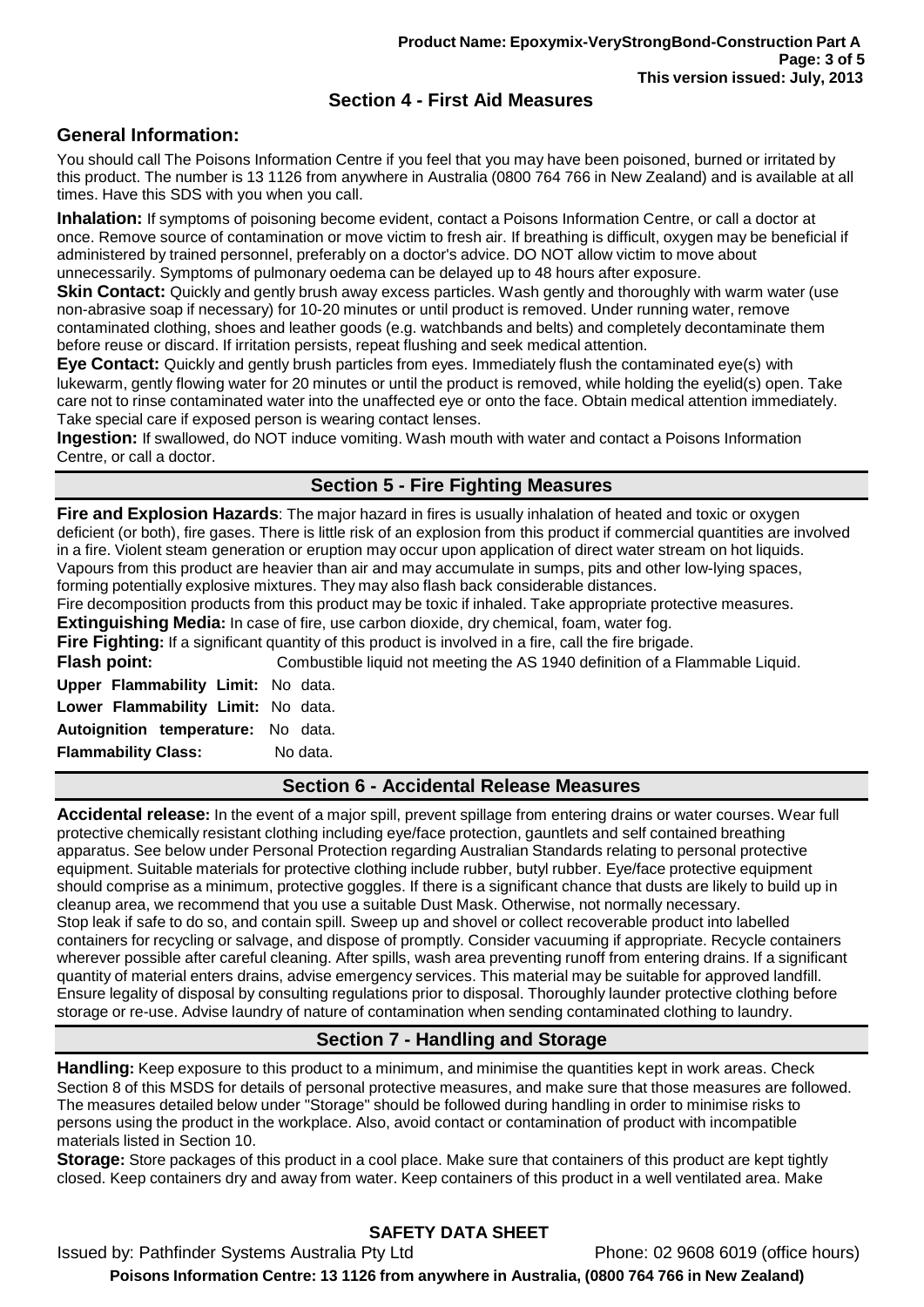sure that the product does not come into contact with substances listed under "Incompatibilities" in Section 10. Check packaging - there may be further storage instructions on the label.

#### **Section 8 - Exposure Controls and Personal Protection**

The following Australian Standards will provide general advice regarding safety clothing and equipment:

Respiratory equipment: **AS/NZS 1715**, Protective Gloves: **AS 2161**, Occupational Protective Clothing: AS/NZS 4501 set 2008, Industrial Eye Protection: **AS1336** and **AS/NZS 1337**, Occupational Protective Footwear: **AS/NZS2210**.

#### **SWA Exposure Limits TWA (mg/m<sup>3</sup>** Portland cement 10 and 10 not set

**) STEL (mg/m<sup>3</sup> )**

No special equipment is usually needed when occasionally handling small quantities. The following instructions are for bulk handling or where regular exposure in an occupational setting occurs without proper containment systems. **Ventilation:** This product should only be used in a well ventilated area. If natural ventilation is inadequate, use of a fan is suggested.

**Eye Protection:** Protective glasses or goggles must be worn when this product is being used. Failure to protect your eyes may lead to severe harm to them or to general health. Emergency eye wash facilities must also be available in an area close to where this product is being used.

**Skin Protection:** If you believe you may have a sensitisation to this product or any of its declared ingredients, you should prevent skin contact by wearing impervious gloves, clothes and, preferably, apron. Make sure that all skin areas are covered. See below for suitable material types.

**Protective Material Types:** We suggest that protective clothing be made from the following materials: rubber, butyl rubber.

**Respirator:** If there is a significant chance that dusts are likely to build up in the area where this product is being used, we recommend that you use a suitable Dust Mask. Otherwise, not normally necessary.

Eyebaths or eyewash stations and safety deluge showers should, if practical, be provided near to where this product is being handled commercially.

#### **Section 9 - Physical and Chemical Properties:**

| <b>Physical Description &amp; colour:</b> | White paste.                                            |
|-------------------------------------------|---------------------------------------------------------|
| Odour:                                    | Characteristic odour.                                   |
| <b>Boiling Point:</b>                     | No specific data. Expected to decompose before boiling. |
| <b>Freezing/Melting Point:</b>            | No specific data. Paste at normal temperatures.         |
| <b>Volatiles:</b>                         | No data.                                                |
| <b>Vapour Pressure:</b>                   | Negligible at normal ambient temperatures.              |
| <b>Vapour Density:</b>                    | Not applicable.                                         |
| <b>Specific Gravity:</b>                  | No data.                                                |
| <b>Water Solubility:</b>                  | Insoluble.                                              |
| pH:                                       | No data.                                                |
| <b>Volatility:</b>                        | Negligible at normal ambient temperatures.              |
| <b>Odour Threshold:</b>                   | No data.                                                |
| <b>Evaporation Rate:</b>                  | Not applicable.                                         |
| <b>Coeff Oil/water Distribution:</b>      | No data                                                 |
| <b>Viscosity:</b>                         | Not applicable.                                         |
| <b>Autoignition temp:</b>                 | No data.                                                |

## **Section 10 - Stability and Reactivity**

**Reactivity:** This product is unlikely to react or decompose under normal storage conditions. However, if you have any doubts, contact the supplier for advice on shelf life properties.

**Conditions to Avoid:** This product should be kept in a cool place, preferably below 30°C. Keep containers tightly closed. Containers should be kept dry. Keep containers and surrounding areas well ventilated.

**Incompatibilities:** acids, strong oxidising agents.

**Fire Decomposition:** Combustion forms carbon dioxide, and if incomplete, carbon monoxide and possibly smoke. Water is also formed. May form hydrogen chloride gas, other compounds of chlorine. Carbon monoxide poisoning produces headache, weakness, nausea, dizziness, confusion, dimness of vision, disturbance of judgment, and unconsciousness followed by coma and death.

**Polymerisation:** This product will not undergo polymerisation reactions.

# **SAFETY DATA SHEET**

Issued by: Pathfinder Systems Australia Pty Ltd Phone: 02 9608 6019 (office hours) **Poisons Information Centre: 13 1126 from anywhere in Australia, (0800 764 766 in New Zealand)**